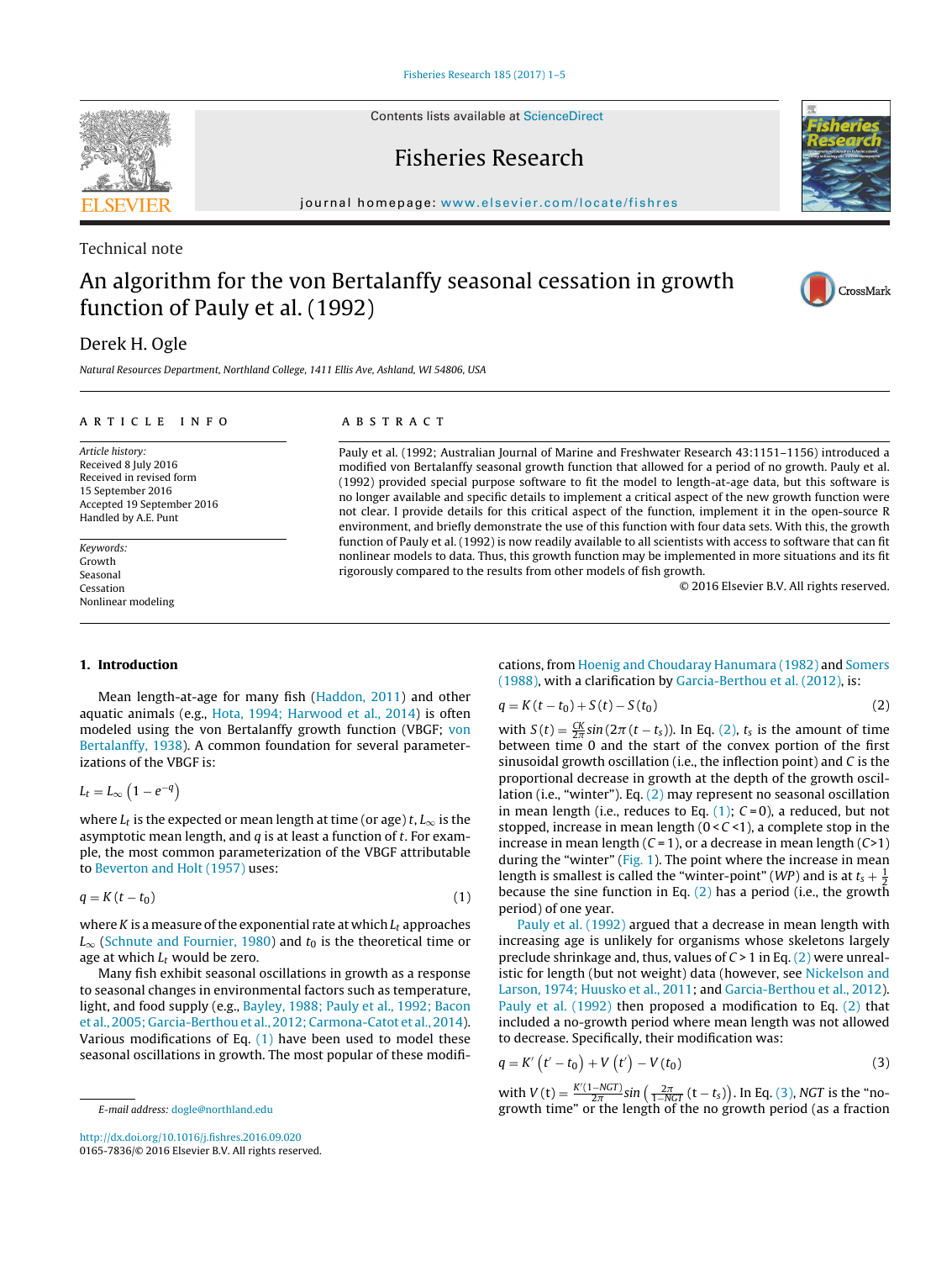<span id="page-1-0"></span>

**Fig 1.** Example of Eq.[\(2\)\(](#page-0-0)[Somers,](#page-4-0) 1988 VBGF) with  $L_{\infty}$  = 30, K = 0.3,  $t_0$  = −0.1,  $t_s$  = 0.05 (with  $WP = 0.55$ ) and four values of C.



**Fig. 2.** Example of Eq. [\(3\)](#page-0-0) [\(Pauly](#page-4-0) [et](#page-4-0) [al.,](#page-4-0) [1992](#page-4-0) VBGF) with  $L_{\infty}$  = 30, K' = 0.35,  $t_0$  = −0.1,  $NGT = 0.3$ , and  $t_s = 0.05$  (with  $WP = 0.55$ ). Each  $t_s$  is shown by a gray point, "winter point" (WP) by a vertical arrow, and no-growth period by the horizontal interval centered on the WP arrow and the gray region that extends to the x-axis. Ages adjusted for the NGT (i.e.,  $t'$ ) are shown above the x-axis.

of a year) and  $t'$  is found by "subtracting from the real age  $(t)$  the total no-growth time occurring up to age  $t^*$  ([Pauly](#page-4-0) et [al.,](#page-4-0) [1992\).](#page-4-0) Furthermore, because the units of K changed from year<sup>-1</sup> in Eq. [\(2\)](#page-0-0) to (1 – NGT)<sup>-1</sup> in Eq. [\(3\),](#page-0-0) [Pauly](#page-4-0) et [al.](#page-4-0) [\(1992\)](#page-4-0) suggested using K' in Eq.  $(3)$  to minimize confusion with K in Eq.  $(2)$ .

[Pauly](#page-4-0) et [al.](#page-4-0) [\(1992\)](#page-4-0) devised Eq. [\(3\)](#page-0-0) from Eq. [\(2\)](#page-0-0) by assuming  $C = 1$ and replacing  $2\pi$  with  $\frac{2\pi}{1-NGT}$  (i.e., restricting the seasonal oscillation to the growth period and noting that  $K'$  only operates during the growth period). Their modification may be described geometrically (though not algorithmically) in two steps. First, Eq. [\(2\)](#page-0-0) with (fixed)  $C = 1$  is fit to the observed lengths and ages that have had the cumulative NGT subtracted (i.e., using  $t'$ ). This growth trajectory is then separated at each WP and horizontal segments that are NGT units long are inserted at these points. This forms a growth trajectory over the real ages  $(t)$  that smoothly transitions into and out of the no-growth periods (Fig. 2).

The growth function in [Pauly](#page-4-0) et [al.](#page-4-0) [\(1992\)](#page-4-0) does not appear to have been widely used. [Pauly](#page-4-0) et [al.](#page-4-0) [\(1992\)](#page-4-0) has been cited at least 70 times (from Google Scholar and ResearchGate searches on 31-May-16); though it appears that only two of 43 English journal citations (excludes book, dissertation, report, other non-journal citations, and journals not published in English) actually fit Eq.  $(3)$  to data. Of these, [Chatzinikolaou](#page-4-0) [and](#page-4-0) [Richardson](#page-4-0) [\(2008\)](#page-4-0) used the special purpose LFDA software ([www.mrag.co.uk/resources/lfda-version-](http://www.mrag.co.uk/resources/lfda-version-50)[50\)](http://www.mrag.co.uk/resources/lfda-version-50) to fit Eq. [\(3\)](#page-0-0) to length frequency data, whereas it is not clear how [Beguer](#page-3-0) et [al.](#page-3-0) [\(2011\)](#page-3-0) fit the function, though they pre-specified rather than estimated  $L_{\infty}$ .

Perhaps the growth function of [Pauly](#page-4-0) et [al.](#page-4-0) [\(1992\)](#page-4-0) has not been widely adopted because it is not clear how to actually fit the function to length-at-age data. [Pauly](#page-4-0) et [al.](#page-4-0) [\(1992\)](#page-4-0) provided a then ubiquitous, but now obsolete, 3.5-in "diskette" with a computer program to estimate the parameters of Eq.  $(3)$ . However, the last diskette has been lost and the source code is no longer available (D. Pauly, pers. comm.). [Pauly](#page-4-0) et [al.](#page-4-0) [\(1992\)](#page-4-0) did describe the operations performed by their program, but there is no equation for  $t'$ or detailed description of how  $t'$  should be operationalized. This lack of specificity may limit use of Eq.  $(3)$  because the relationship between  $t$  and  $t'$  is not a simple linear shift in scale, is not one-toone, and depends on how  $t$  relates to  $t_s$ , NGT, and the number of completed no-growth periods prior to t.

Therefore, the objectives of this note are to (i) operationalize the calculation of t , (ii) provide an algorithm for the calculation of  $t'$  to be used when fitting Eq.  $(3)$  to observed data, and (iii) illustrate the use of this algorithm with real data. With this description, Eq.  $(3)$  can now be implemented in more situations and rigorously compared with other growth models (e.g., Eqs.  $(1)$  and  $(2)$ .

#### **2. Methods**

#### 2.1. Calculating t'

As noted by [Pauly](#page-4-0) et [al.](#page-4-0) [\(1992\)](#page-4-0) the calculation of  $t'$  in Eq. [\(3\)](#page-0-0) depends on the observed age  $(t)$  and the cumulative no-growth time prior to  $t$ . In practice, the calculation of  $t'$  also depends on the position of the no-growth period within a year. Here, the position of the no-growth period is defined relative to the start of the nogrowth period (SNG), which [Chatzinikolaou](#page-4-0) [and](#page-4-0) [Richardson](#page-4-0) [\(2008\)](#page-4-0) showed to be  $SNG = WP - \frac{NGT}{2} = t_s + \frac{1}{2} - \frac{NGT}{2}$ . With this, the following six-step algorithm may be used to compute ages adjusted for cumulative NGT prior to age t (i.e., t') from observed ages (i.e., t). Below each step are example calculations of  $t'$  for  $t = 1.4$  and  $t = 3.0$  assuming  $t_s = 0.05$  and NGT = 0.3 which result in WP = 0.55 and  $SNG = 0.4$  (as in Fig. 2).

- 1. Subtract the SNG from  $t$  so that integer values are at the start of a growth period.
	- For  $t = 1.4$ :  $1.4 0.4 = 1.0$ ; and for  $t = 3.0$ :  $3.0 0.4 = 2.6$ .
- 2. Subtract the number of completed full growth periods from the Step 1 result such that the remaining decimal represents the proportion completed of a year that started with the most recent growth period.
- For  $t = 1.4$ :  $1.0 1 = 0.0$ ; and for  $t = 3.0$ :  $2.6 2 = 0.6$ .
- 3. Substract the NGT from the Step 2 result.
- For  $t = 1.4$ :  $0.0 0.3 = -0.3$ ; and for  $t = 3.0$ :  $0.6 0.3 = 0.3$ .
- 4. If the Step 3 result is negative, then the observed age is within the no-growth period and the negative value should be replaced with a zero. Otherwise, the positive value represents the amount of the most recent growth period completed.
	- For  $t = 1.4$ :  $-0.3$  is replaced with 0; and for  $t = 3.0$ : 0.3 is not changed.
- 5. Add the Step 4 result to the product of the number of completed full growth periods (as used in Step 2) and the length of the growth periods  $(1 - NGT)$ .
	- For  $t = 1.4$ :  $0 + 1(1 0.3) = 0.7$ ; and for  $t = 3.0$ :  $0.3 + 2(1 0.3)$  $= 1.7.$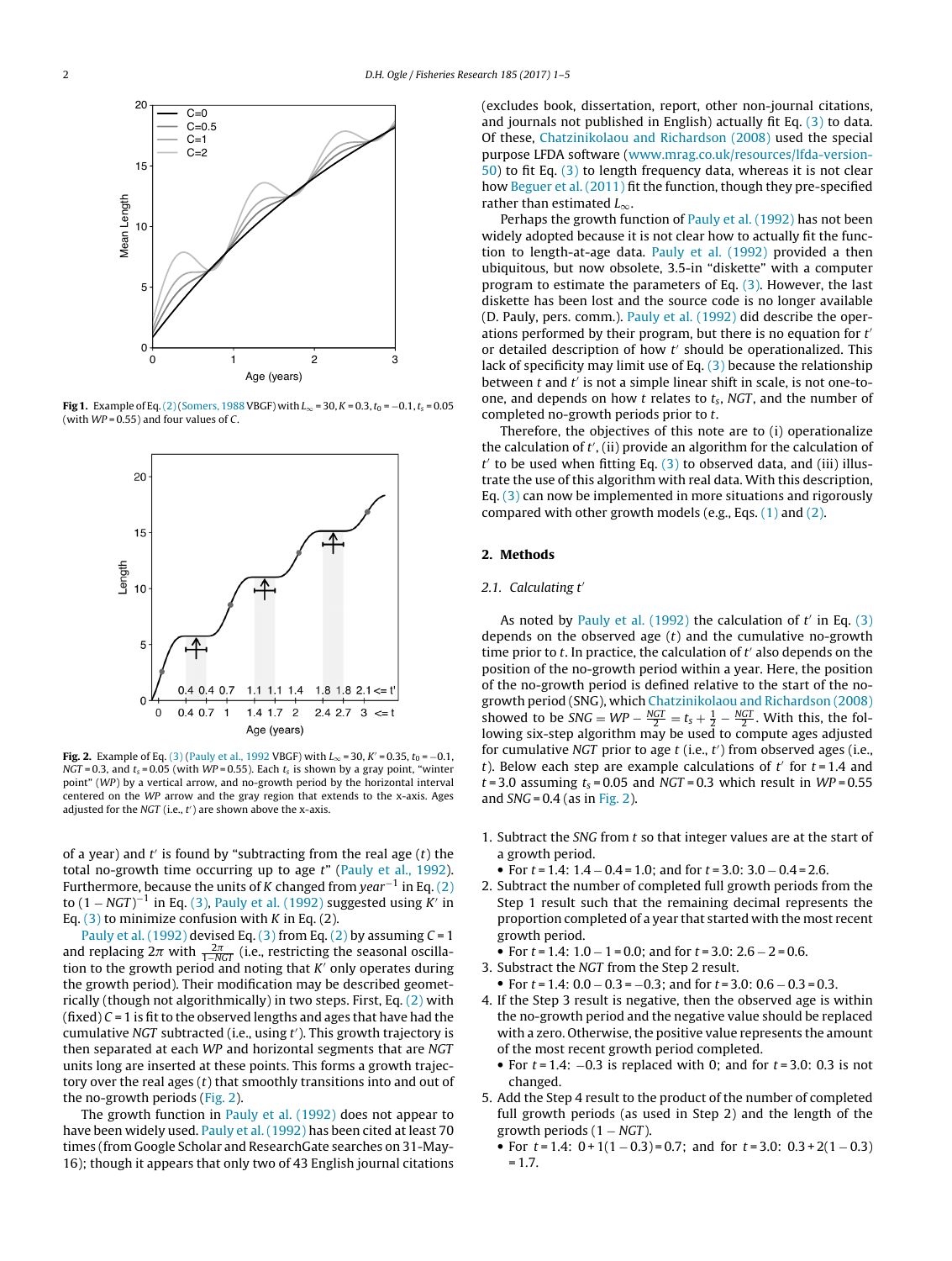#### <span id="page-2-0"></span>**Table 1**

Parameter estimates (and 95% confidence intervals) from the fits of Eq. [\(1\)](#page-0-0) (Typical VBGF), Eq. [\(2\)](#page-0-0) [\(Somers,](#page-4-0) [1988](#page-4-0) VBGF), and Eq. [\(3\)](#page-0-0) [\(Pauly](#page-4-0) et [al.,](#page-4-0) [1992](#page-4-0) VBGF) to the Australian bonito and three sites of Eastern mosquitofish data. The Akaike Information Criterion (AIC) value and the difference in AIC from the minimum AIC for models fit to the same data ( $\Delta$ AIC) are also shown for each equation.

|                                   | Parameter Estimates (95% Confidence Intervals) |                          |                          |                               |                          |                          |                  |        |                   |
|-----------------------------------|------------------------------------------------|--------------------------|--------------------------|-------------------------------|--------------------------|--------------------------|------------------|--------|-------------------|
| Eq                                | $L_{\infty}$                                   | K                        | K'                       | $t_0$                         | $t_{\rm s}$              | C                        | <b>NGT</b>       | AIC    | $\Delta$ AIC      |
| Australian Bonito (n = 251)       |                                                |                          |                          |                               |                          |                          |                  |        |                   |
|                                   | 77.3 (59.8,164.8)                              | 0.22(0.06, 0.42)         | $\overline{\phantom{a}}$ | $-2.28(-3.46,-1.48)$          | $\overline{\phantom{m}}$ |                          |                  | 1444.3 | 8.9               |
| 2                                 | 71.9 (59.6,141.5)                              | 0.27(0.08, 0.47)         | $\qquad \qquad -$        | $-1.92(-3.06,-1.13)$          | 0.09(0.00, 0.20)         | $1.00a$ (0.44,1.00)      | -                | 1435.9 | 0.05              |
| 3                                 | 71.7 (58.7,127.8)                              | $\qquad \qquad -$        | 0.31(0.10, 0.75)         | $-1.64(-2.81,-0.70)$          | 0.09(0.01, 0.16)         | $\overline{\phantom{a}}$ | 0.13(0.00, 0.46) | 1435.4 | $\qquad \qquad -$ |
| Mosquitofish (Site 2) $(n = 751)$ |                                                |                          |                          |                               |                          |                          |                  |        |                   |
|                                   | 66.8 (47.7,138.0)                              | 0.28(0.11, 0.49)         | $\overline{\phantom{a}}$ | $-0.74(-0.94,-0.59)$          | Ξ.                       |                          |                  | 4355.8 | 196.4             |
| 2                                 | 35.9 (34.4,37.6)                               | 2.01 (1.69,2.36)         |                          | $-0.02$ ( $-0.04$ , $-0.01$ ) | 0.88(0.87, 0.89)         | 1.95 (1.84, 2.05)        |                  | 4159.4 | $\overline{a}$    |
| 3                                 | 35.1 (33.9,36.8)                               | $\overline{\phantom{a}}$ | 4.64 (3.28, 6.62)        | 0.43(0.36,0.50)               | 0.92(0.91, 0.93)         | $\overline{\phantom{a}}$ | 0.43(0.37,0.48)  | 4175.4 | 16.0              |
| Mosquitofish (Site 4) $(n = 686)$ |                                                |                          |                          |                               |                          |                          |                  |        |                   |
|                                   | 266.9 (70.7,623.6)                             | 0.07(0.03,0.35)          | $\overline{\phantom{a}}$ | $-0.72(-0.79,-0.53)$          | $\qquad \qquad -$        |                          |                  | 4198.5 | 138.6             |
| 2                                 | 46.0 (40.3,56.7)                               | 1.05(0.64, 1.55)         |                          | $-0.20(-0.28,-0.14)$          | 0.75(0.72,0.78)          | 1.28 (1.14,1.44)         |                  | 4070.6 | 10.7              |
| 3                                 | 44.0 (39.0,58.0)                               |                          | 1,60(0.88, 2.55)         | $0.07(-0.03,0.18)$            | 0.76(0.70, 0.80)         | $\overline{\phantom{a}}$ | 0.26(0.15, 0.46) | 4059.9 | $\overline{a}$    |
| Mosquitofish (Site 9) $(n = 887)$ |                                                |                          |                          |                               |                          |                          |                  |        |                   |
|                                   | 46.7 (43.4,51.6)                               | 0.86(0.69, 1.03)         | $\overline{\phantom{a}}$ | $-0.33(-0.39,-0.28)$          | Ξ.                       |                          |                  | 5031.5 | 35.7              |
| 2                                 | 41.6 (39.2,45.4)                               | 1.31 (0.97,1.67)         |                          | $-0.21(-0.31,-0.15)$          | 0.72(0.65, 0.77)         | 0.62(0.45, 0.78)         |                  | 4995.8 | $\qquad \qquad -$ |
| 3                                 | 47.0 (42.4,57.2)                               |                          | 0.77(0.52, 1.09)         | $-0.41(-0.50,-0.18)$          | 0.61(0.55, 0.65)         | $\overline{\phantom{a}}$ | 0.00(0.00, 0.27) | 5018.4 | 22.6              |

<sup>a</sup> C was constrained to be less than or equal to 1 during model fitting.

- 6. Compute  $t'$  by adding the SNG that was subtracted in Step 1 to the Step 5 result.
	- For  $t = 1.4$ :  $0.7 + 0.4 = 1.1$ ; and for  $t = 3.0$ :  $1.7 + 0.4 = 2.1$ .

The  $t'$  values that result from this algorithm are then input values, along with observed lengths, to a function for fitting Eq. [\(3\)](#page-0-0) with any nonlinear model fitting software. For convenience, an R ([R](#page-4-0) [Development](#page-4-0) [Core](#page-4-0) [Team,](#page-4-0) [2016\)](#page-4-0) function to represent Eq. [\(3\),](#page-0-0) including use of the algorithm to compute  $t'$ , is included in the vbFuns() function of the FSA package v0.8.8 [\(Ogle,](#page-4-0) [2016a\).](#page-4-0) Use of this function is demonstrated in the Supplementary information.

#### 2.2. Demonstrating the algorithm

The algorithm developed to fit Eq.  $(3)$  is demonstrated with four data sets. The first data set is the fork lengths (mm) and decimal ages (the number of opaque zones observed on otolith thin sections plus the proportion of the year after the designated birthdate) from 251 Australian bonito (Sarda australis) sampled from commercial landings as detailed in [Stewart](#page-4-0) et [al.](#page-4-0) [\(2013\).](#page-4-0) [Stewart](#page-4-0) et [al.](#page-4-0) [\(2013\)](#page-4-0) fit Eq.  $(2)$  to these data but constrained C to not exceed 1. These data were chosen to illustrate how Eq.  $(3)$  may provide a better and more appropriate fit than Eq.  $(2)$  with the boundary condition of  $C = 1$ . The remaining three data sets are for invasive Eastern mosquitofish (Gambusia holbrooki) from southern France to southern Spain detailed by [Carmona-Catot](#page-4-0) et [al.](#page-4-0) [\(2014\).](#page-4-0) Standard lengths (mm) were measured for each fish and annual ages were estimated from length frequencies and analysis of scales, with decimal ages determined from capture date and estimated birth dates for a cohort. [Carmona-Catot](#page-4-0) et [al.](#page-4-0) [\(2014\)](#page-4-0) fit Eq. [\(2\),](#page-0-0) without constraining C, to fish from ten locations. Data from three of these locations were chosen to demonstrate how Eq. [\(3\)](#page-0-0) fits relative to Eq.  $(2)$  with varying estimates of C (i.e., C much greater than 1 for Site 2, C only slightly greater than 1 for Site 4, and C much less than 1 for Site 9).

The "port" algorithm in the nls() function in R was used to estimate the parameters for Eqs.  $(1)-(3)$  for all four data sets. All starting values were obtained by visually fitting the VBGF to the observed data ([Ritz](#page-4-0) and Streibig, [2008;](#page-4-0) [Ogle,](#page-4-0) [2016b\).](#page-4-0) Values of  $L_{\infty}$ , K, and  $K'$  were constrained to be positive,  $t_s$  and NGT were constrained to be between 0 and 1, and C was constrained to be between 0 and 1 for the Australian bonito data and positive for the mosquitofish data. Alternative starting values were used to confirm that a global rather than a local minimum was obtained [\(McCullough,](#page-4-0) [2008\).](#page-4-0) The growth function with the lowest Akaike Information Criterion (AIC) value, computed from least-squares results because normally distributed errors with a constant variance were assumed [\(Burnham](#page-4-0) [and](#page-4-0) [Anderson,](#page-4-0) [2002\),](#page-4-0) was chosen as the better fit for each data set [\(Ritz](#page-4-0) [and](#page-4-0) [Streibig,](#page-4-0) [2008\).](#page-4-0) However, if the difference in AIC between two models was less than 2, then the models were considered indistinguishable ([Burnham](#page-4-0) [and](#page-4-0) [Anderson,](#page-4-0) [2002\).](#page-4-0) Confidence intervals for each parameter were the 2.5% and 97.5% percentile values of parameter estimates from 999 non-parametric bootstrap samples of mean-centered residuals computed with the nlsBoot() function from the nlstools package v1.0-2 ([Baty](#page-3-0) et [al.,](#page-3-0) [2015\)](#page-3-0) in R. All code used in these analyses is in the Supplementary information.

#### **3. Results**

The fit of Eqs. [\(2\)](#page-0-0) and [\(3\)](#page-0-0) to the Australian bonito data were indistinguishable (Table 1; [Fig.](#page-3-0) 3A). The  $t_s$  estimates were equal and the estimates of  $L_{\infty}$  and  $t_0$  were similar between the two functions (Table 1). The length of the no-growth period was estimated with Eq. [\(3\)](#page-0-0) to be 0.13 or 13% of the year.

Eq. [\(3\)](#page-0-0) did not fit the mosquitofish data better in situations where there was some evidence for a decrease in mean length with increasing age (i.e.,  $C \times 1$  in Eq. [\(2\);](#page-0-0) e.g., Site 2; Table 1; [Fig.](#page-3-0) 3B) or no evidence for a cessation in growth (i.e., C < 1 in Eq. [\(2\);](#page-0-0) e.g., Site 9; Table 1; [Fig.](#page-3-0) 3D). However, Eq. [\(2\)](#page-0-0) appeared to respond too dramatically to one sample of ages (approx. 0.4) at Site 2, and Eq.  $(3)$  likely provides more realistic estimates of mean length throughout the seasonal cessation in growth period in this example [\(Fig.](#page-3-0) 3B). Eq.[\(3\)](#page-0-0) fit better than Eq.  $(2)$  when a cessation in growth was evident without an apparent decline in mean length with age for mosquitofish (e.g., Site 4; Table 1; [Fig.](#page-3-0) 3C).

#### **4. Conclusion**

The algorithm described here for computing  $t'$ , which allows for Eq. [\(3\)](#page-0-0) to be statistically fit to seasonal age data, appears to provide reasonable parameter estimates for the four examples provided. Eq. [\(3\)](#page-0-0) is likely not the globally best seasonal growth model as demonstrated here with three of four data sets. However, perhaps a better understanding of the utility of the [Pauly](#page-4-0) et [al.](#page-4-0) [\(1992\)](#page-4-0) growth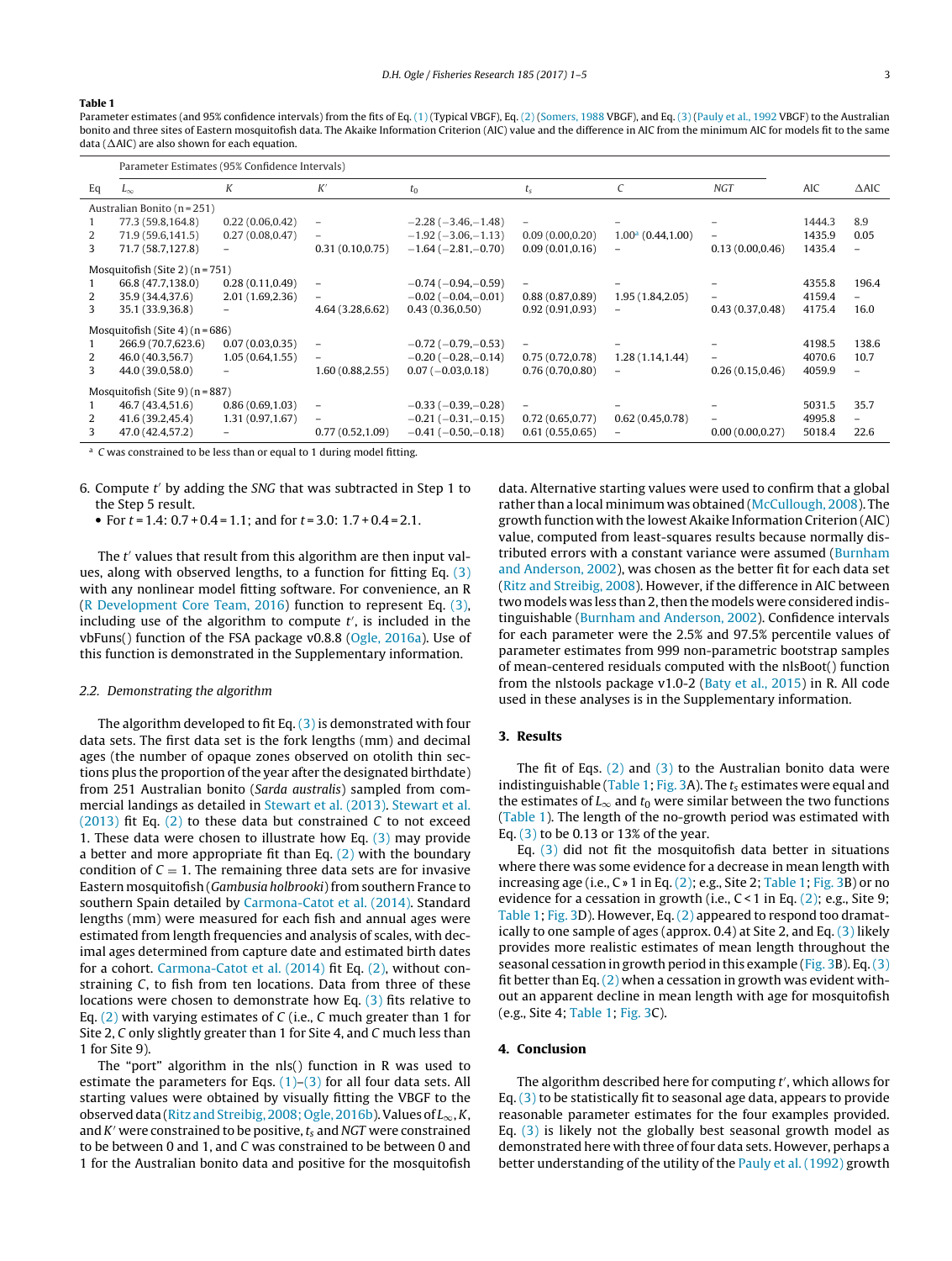<span id="page-3-0"></span>

**Fig. 3.** Fork lengths at age for Australian bonito (A) and standard lengths at age for Eastern mosquitofish at Sites 2 (B), 4 (C), and 9 (D) with the best fits of Eq. [\(1\)](#page-0-0) (Typical VBGF; dashed line), Eq. [\(2\)](#page-0-0) [\(Somers,](#page-4-0) [1988](#page-4-0) VBGF; gray solid line), and Eq. [\(3\)](#page-0-0) ([Pauly](#page-4-0) et [al.,](#page-4-0) [1992](#page-4-0) VBGF; black solid line) superimposed. Parameter estimates (and 95% confidence intervals) from the model fits are shown in [Table](#page-2-0) 1.

function for modeling seasonal growth of fishes will be forthcoming now that this function is readily available to all scientists with access to software (e.g., R) that can fit nonlinear models to data.

#### **Acknowledgments**

John Stewart (New South Wales Department of Primary Industries Fisheries) graciously provided the Australian bonito length-at-age data. Emili Garcia-Berthou (Universitat de Girona) kindly provided the mosquitofish length-at-age data. This paper was improved by discussions with and reviews by Emili Garcia-Berthou, Andrew Jensen, Daniel Pauly, and two anonymous reviewers. Taylor Stewart checked the Supplementary information on different operating systems. This research did not receive any specific grant from funding agencies in the public, commercial, or not-for-profit sectors.

#### **Appendix A. Supplementary data**

Supplementary data associated with this article can be found, inthe online version, at[http://dx.doi.org/10.1016/j.fishres.2016.09.](http://dx.doi.org/10.1016/j.fishres.2016.09.020) [020.](http://dx.doi.org/10.1016/j.fishres.2016.09.020)

### **References**

- Bacon, P., Gurney, W., Jones, W., McLaren, I., Youngson, A., 2005. Seasonal growth patterns of wild juvenile fish: partitioning variation among explanatory variables, based on individual growth trajectories of Atlantic salmon (Salmo salar) parr. J. Animal Ecol. 74, 1–11, [http://dx.doi.org/10.1111/j.1365](dx.doi.org/10.1111/j.1365 -2656.2004.00875.x) -[2656.](dx.doi.org/10.1111/j.1365 -2656.2004.00875.x) 2004.00875
- Baty, F., Ritz, C., Charles, S., Brutsche, M., Flandrois, J.-P., Delignette-Muller, M.-L., 2015. A toolbox for nonlinear regression in R: The package nlstools. J. Stat. Soft. 66, 1–21, [http://dx.doi.org/10.18637/jss.v066.i05](dx.doi.org/10.18637/jss.v066.i05).
- Bayley, P., 1988. Factors affecting growth rates of young tropical floodplain fishes: seasonality and density-dependence. Environ. Biol. Fish. 21, 127–142, [http://](dx.doi.org/10.1007/BF00004848) <dx.doi.org/10.1007/BF00004848>.
- Beguer, M., Rochette, S., Giardin, M., Boet, P., 2011. Growth modeling and spatio-temporal variability in the body condition of the estuarine shrimp